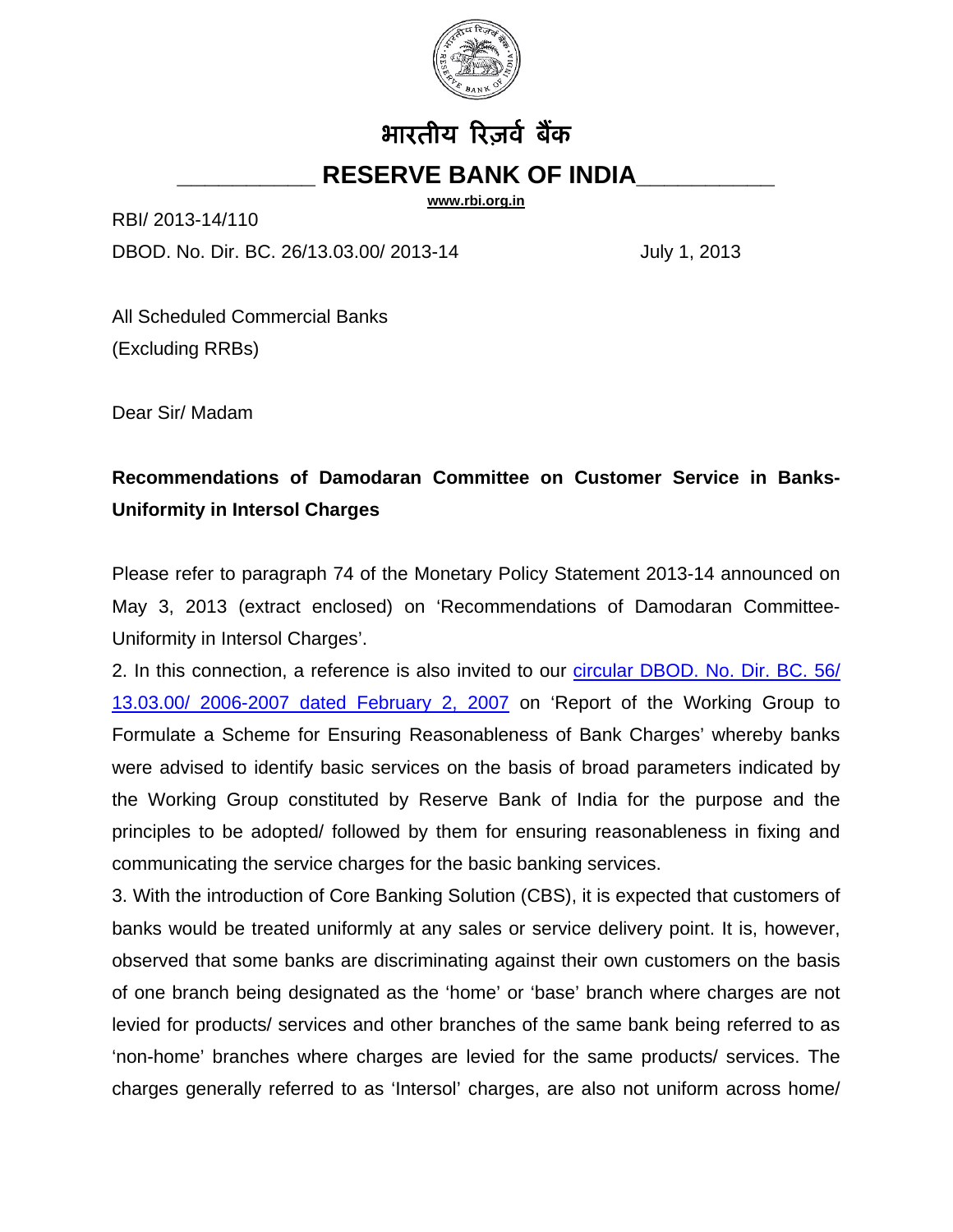non-home branches. This practice followed by some banks is contrary to the spirit of the Reserve Bank's guidelines on reasonableness of bank charges. As 'Intersol' charges are charges levied by the bank to cover the cost of extending services to customers by using the CBS/Internet/Intranet platform, the cost should be branch/customer agnostic in- principle. It is clarified that cash handling charges may not be included under intersol charges.

4. In order to ensure that bank customers are treated fairly and reasonably without any discrimination and in a transparent manner at all branches of banks/service delivery locations under CBS environment, banks are advised to follow a uniform, fair and transparent pricing policy and not discriminate between their customers at home branch and non-home branches. Accordingly, if a particular service is provided free at home branch the same should be available free at non home branches also. There should be no discrimination as regards intersol charges between similar transactions done by customers at home branch and those done at non-home branches.

Yours faithfully,

(Prakash Chandra Sahoo) Chief General Manager

Encl: As above

बैकिंग परिचालन और विकास विभाग, केंद्रीय कार्यालय, 13 माला, शहीद भगतसिंह मार्ग, मुम्बई 400001

\_\_\_\_\_\_\_\_\_\_\_\_\_\_\_\_\_\_\_\_\_\_\_\_\_\_\_\_\_\_\_\_\_\_\_\_\_\_\_\_\_\_\_\_\_\_\_\_\_\_\_\_\_\_\_\_\_\_\_\_\_\_\_\_\_\_\_\_\_\_\_\_\_\_\_\_\_\_\_\_\_\_\_\_\_\_\_\_\_\_\_\_\_\_\_\_\_\_\_\_\_ Department of Banking Operations and Development, Central Office, 13th floor ,NCOB,Shahid Bhagat Singh Marg, Mumbai - 400001 /Tel No: 91-22-22601000 / Fax No: 91-22-22701241 Email ID:cgmicdbodco@rbi.org.in

हिंदी आसान है, इसका प्रयोग बढ़ाइए